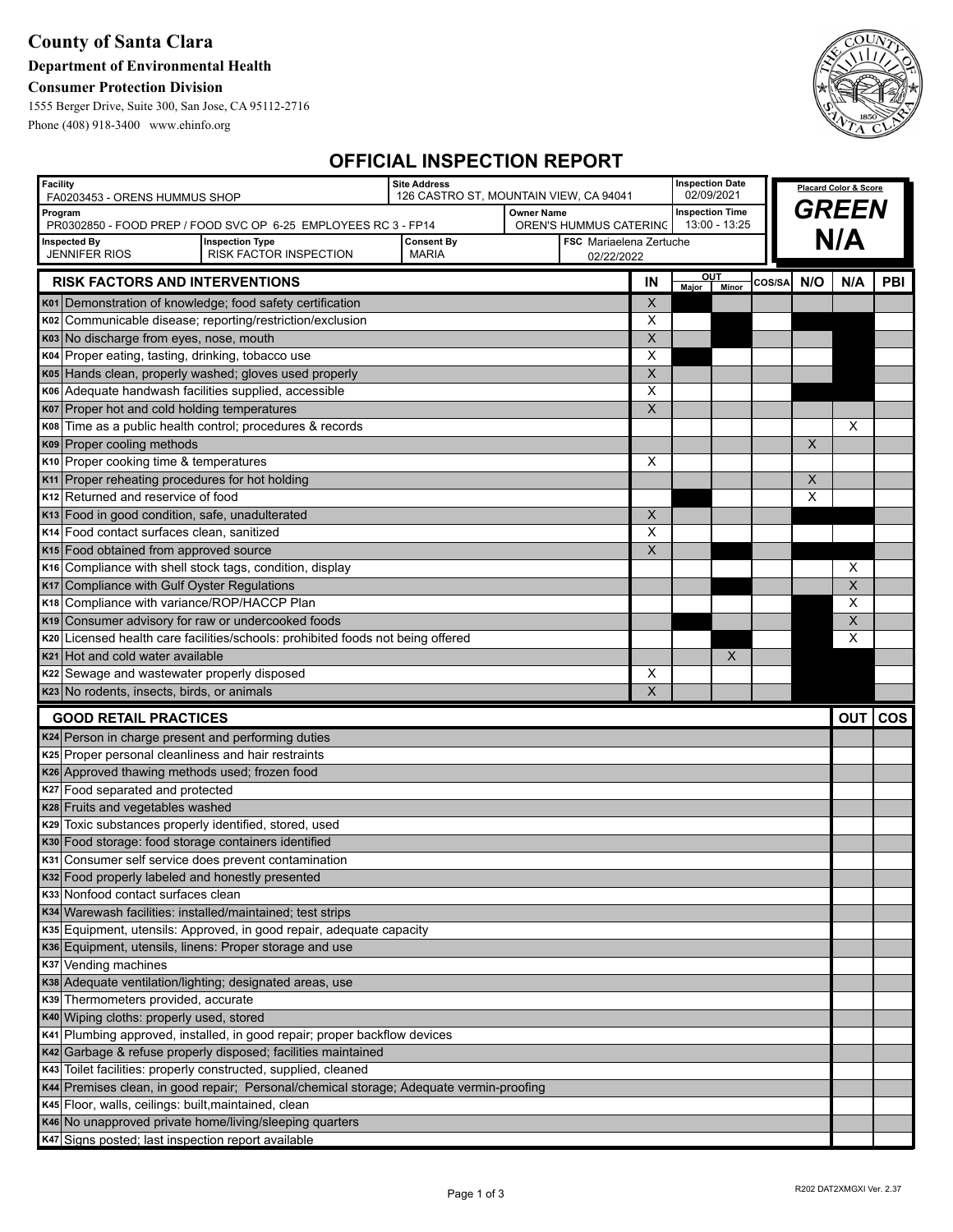## **OFFICIAL INSPECTION REPORT**

| <b>IFacility</b><br>FA0203453 - ORENS HUMMUS SHOP                         | Site Address<br>126 CASTRO ST, MOUNTAIN VIEW, CA 94041 |                                                  |  | <b>Inspection Date</b><br>02/09/2021    |  |
|---------------------------------------------------------------------------|--------------------------------------------------------|--------------------------------------------------|--|-----------------------------------------|--|
| Program<br>PR0302850 - FOOD PREP / FOOD SVC OP 6-25 EMPLOYEES RC 3 - FP14 |                                                        | <b>Owner Name</b><br>OREN'S HUMMUS CATERING, LLC |  | <b>Inspection Time</b><br>13:00 - 13:25 |  |
| K <sub>48</sub> Plan review                                               |                                                        |                                                  |  |                                         |  |
| <b>K49 Permits available</b>                                              |                                                        |                                                  |  |                                         |  |
| K58 Placard properly displayed/posted                                     |                                                        |                                                  |  |                                         |  |

### **Comments and Observations**

#### **Social Distancing Protocol**

| 01 - Signage Violation                         |  |
|------------------------------------------------|--|
| Compliance of this category has been verified. |  |
| 02 - Face Covering Violation                   |  |
| Compliance of this category has been verified. |  |
| 03 - Social Distance Violation                 |  |
| Compliance of this category has been verified. |  |
| 04 - Clean and Sanitize Violation              |  |
| Compliance of this category has been verified. |  |
| 05 - General Violation                         |  |
| Compliance of this category has been verified. |  |

#### **Major Violations**

No major violations were observed during this inspection.

#### **Minor Violations**

K21 - 3 Points - Hot and cold water not available; 113953(c), 114099.2(b), 114163(a), 114189, 114192, 114192.1, 11419

*Inspector Observations: Hot water in restrooms measured 65F to 89F. [CA] Handwashing facilities equipped with a mixing valve that is not readily adjustable at the faucet, shall provide warm water at least 100°F, but not greater than 108°F.*

#### **Performance-Based Inspection Questions**

N/A

#### **Measured Observations**

| Item               | Location                   | Measurement       | Comments |
|--------------------|----------------------------|-------------------|----------|
| Raw beef skewer    | Cold hold drawer           | 33.00 Fahrenheit  |          |
| Hot water          | Restroom                   | 65.00 Fahrenheit  | 65F-89F  |
| <b>Rice</b>        | Hot holding                | 194.00 Fahrenheit |          |
| Hard boiled eggs   | Cold hold insert           | 39.00 Fahrenheit  |          |
| Quaternary ammonia | Three comp sink            | 300.00 PPM        |          |
| Raw beef           | Walk in fridge             | 41.00 Fahrenheit  |          |
| Chocolate mousse   | Reach in display           | 32.00 Fahrenheit  |          |
| Cooked eggplant    | Walk in fridge             | 41.00 Fahrenheit  |          |
| Cooked beef        | On grill                   | 165.00 Fahrenheit |          |
| Hot water          | Three comp sink            | 120.00 Fahrenheit |          |
| Chlorine           | Mechanical warewash        | 50.00 PPM         |          |
| Cooked chicken     | On grill                   | 190.00 Fahrenheit |          |
| <b>Hummus</b>      | Front self service display | 41.00 Fahrenheit  |          |
| Eggplant           | cold hold insert           | 39.00 Fahrenheit  |          |
| Diced tomatoes     | Cold hold drawer           | 38.00 Fahrenheit  |          |
| Raw chicken        | Walk in fridge             | 41.00 Fahrenheit  |          |
| Raw chicken skewer | Cold hold drawer           | 37.00 Fahrenheit  |          |

#### **Overall Comments:**

*Report written off site and emailed to PIC.* 

*Conducted risk factor based inspection during Covid-19 Pandemic. A risk factor based inspection is an inspection focusing on*